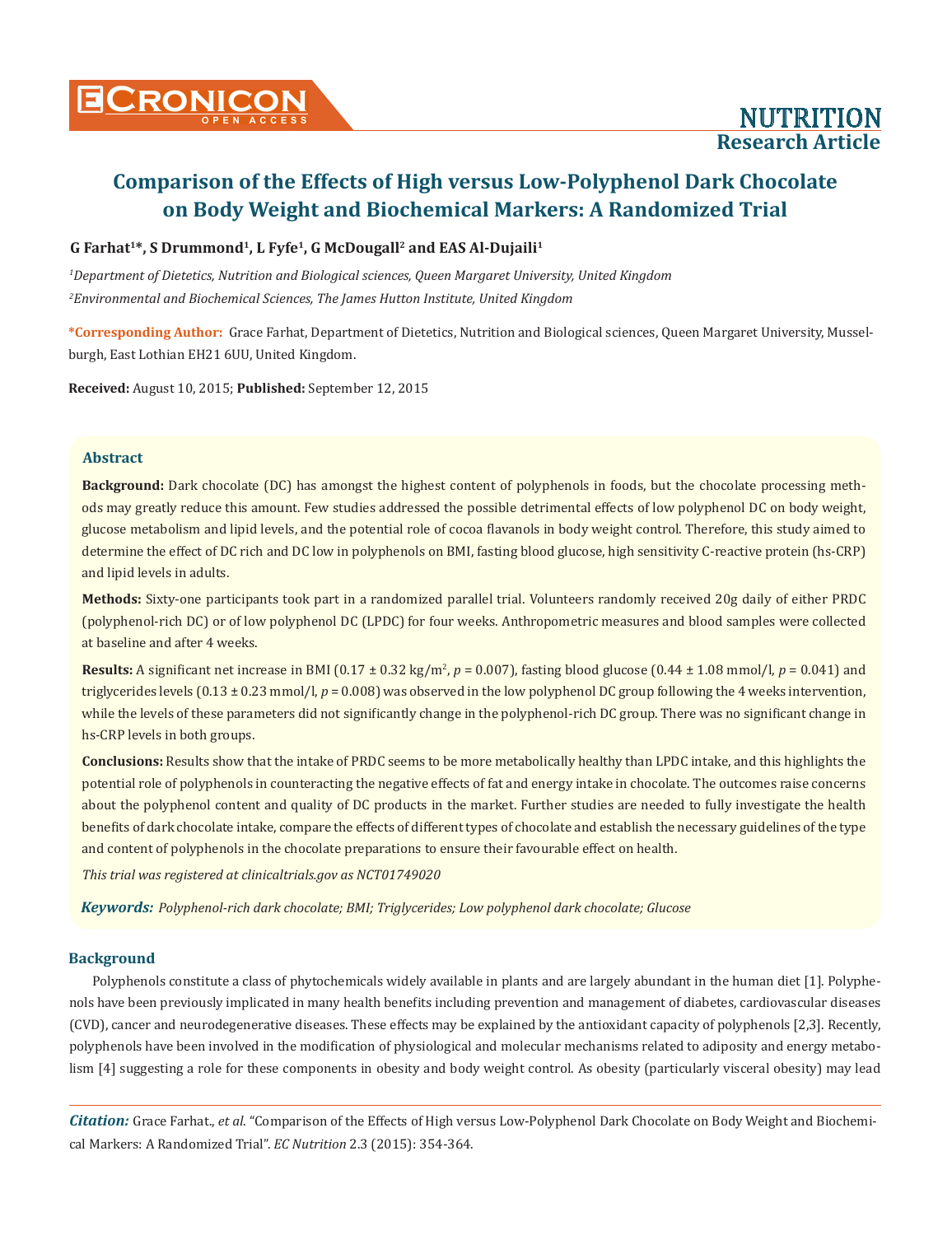to low-grade inflammatory state that causes insulin resistance and endothelial dysfunction [5], lowering inflammation might improve glucose metabolism by increasing insulin sensitivity.

Dark chocolate consists of cocoa liquor and cocoa butter (contains 33% of stearic acid, 33% of oleic acid and 25% of palmitic acid) [6], and is one of the major contributors to polyphenol intake in the western diet [7]. Cocoa polyphenols mainly consist of flavanols (including epicatechin, catechin and procyanidins) and quercetin-type flavanols [8]. Flavanols, along with theobromine and caffeine, are responsible for the astringent taste of chocolate [9,10]. Nonetheless, the amount of polyphenols in DC mainly depends on the method of processing. Examples of such methods are fermentation and dutching, which result in improved flavour and taste but might cause a significant loss or damage of polyphenols [10]. Hence, the amount of flavanols in two different commercial types of chocolate with equal cocoa concentrations can markedly differ from one chocolate to another, depending on the level of processing [10,11]. In the last decade, many studies highlighted the effects of cocoa/chocolate on health due to its high polyphenol/flavanols content [12]. However, few other studies discussed the potential detrimental effects of a low polyphenol chocolate on biochemical and anthropometric markers [13-15], and the possible role of polyphenols in countering the negative effects of fat (from cocoa butter) in chocolate [13,16]. Indeed, DC can be a significant source of fat and sugar [10]. Animal studies have been promising in demonstrating that polyphenols (and specifically flavanols) in cocoa decrease body weight gain in rats and mice [17-19]. In addition, a human observational study including 1018 individuals showed an inverse correlation between high chocolate consumption and BMI [20]. Overall, with DC products being increasingly marketed for their health benefits, and knowing that processing methods may cause a substantial decrease in the DC polyphenol content, it is important to explore whether benefits DC consumption apply to all types of dark chocolate in the market; or alternatively, that some DC products deficient in polyphenols might not produce such favourable effects, and thus be detrimental to health. Therefore, this study aimed to elucidate the beneficial effects of PRDC on biochemical (including glucose and serum lipid levels) and anthropometric (BMI, waist circumference) measurements, and to identify any potential adverse effects resulting from LPDC consumption.

#### **Subjects and Methods**

The ethical approval for the study was granted by the division of Health Sciences Ethics Committee at Queen Margaret University (QMU). The studies were performed according to the declaration of Helsinki [21]. Participants were provided a written information sheet, and were asked to sign a consent form before taking part.

#### **Study Design**

The study was a randomized single-blinded controlled parallel study where participants received either 20g of LPDC or PRDC daily for a period of 4 weeks. A summary of the nutritional and chemical composition of the LPDC and the PRDC is presented in Table 1. The two types of chocolate looked identical, and contained 63.5% of cocoa solids. In order to avoid confounding factors, the two dark chocolate types were matched for macronutrient and micronutrient content, and contained similar amounts of caffeine and theobromine. They only differed in polyphenols content; with the PRDC providing 500 mg total polyphenols (400 mg flavanols) and the LPDC substantially less (< 60 mg flavanols). The products were provided by Barry-Callebaut Company, Belgium. PRDC and LPDC were produced via a method called "Acticoa" - patented trademark of Barry-Callebaut, which aims to naturally preserve polyphenols throughout the different steps of the manufacturing chain [22].

Participants were asked to attend two appointments (at baseline and after 4 weeks) which took place at Queen Margaret University research lab. BMI and waist circumference (WC), fasting blood glucose, hs-CRP and lipid levels (secondary outcomes) were assessed at each appointment. Randomization was implemented using sealed envelopes based on the protocol described by Doig and Simpson [23]. Standard-sized sheets were marked by either L (LPDC) or R (PRDC). The sheets were inserted into unlabelled envelopes and sealed. Then, the researcher or a member of the research team chose an envelope for each participant during the first appointment.

Prior to the appointment, volunteers were asked to be in a fasting state, to avoid drinking alcohol for the past 24 hours, and to consume the last dose of DC at least 12 hours before the second appointment. In addition, they were requested to refrain from doing a high

*Citation:* Grace Farhat., *et al*. "Comparison of the Effects of High versus Low-Polyphenol Dark Chocolate on Body Weight and Biochemical Markers: A Randomized Trial". *EC Nutrition* 2.3 (2015): 354-364.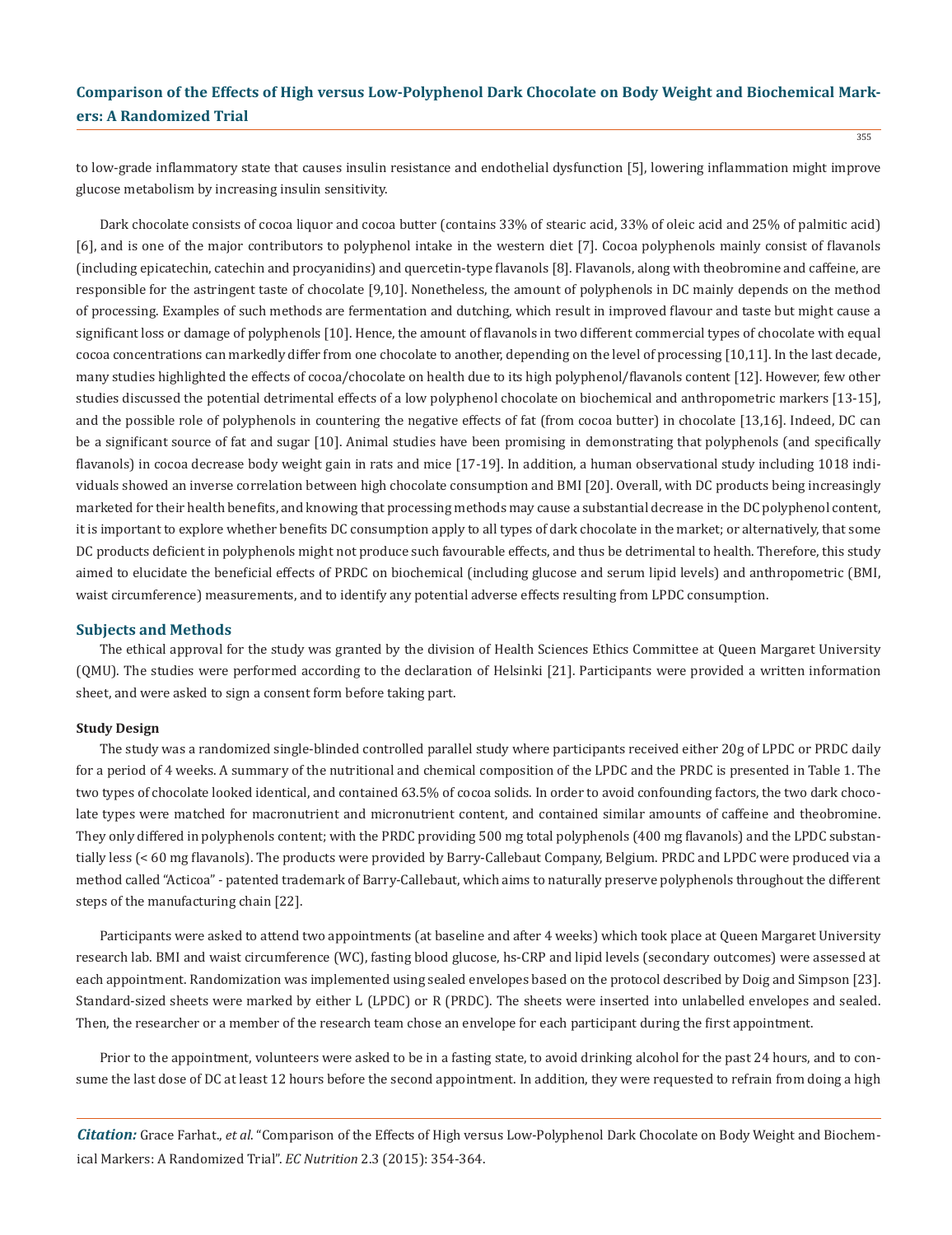level of physical activity at least 12 hours prior to the visit, and to avoid or reduce eating high quantities of foods rich in flavonoids ( $>4$ mg/100g of selected foods [24]) one week before the start (run-in phase) and subsequently for the duration of the study. A list of foods rich in flavonoids (such as bananas, all berries, green tea and coffee) was provided to participants. Instructions were given before assigning participants to a particular group.

| <b>Components (per 20g)</b><br>daily portion) | <b>LPDC</b>   | <b>PRDC</b> |
|-----------------------------------------------|---------------|-------------|
| Energy (kcal)                                 | 102           | 102         |
| Total fat (g)                                 | 7.34          | 7.34        |
| Carbohydrates (g)                             | 7.44          | 7.44        |
| Protein (g)                                   | 1.34          | 1.34        |
| Total flavanols (mg)                          | <60           | 400         |
| Epicatechin (mg)                              | 12            | 85          |
| Catechin (mg)                                 | $\mathcal{L}$ | 15          |
| Caffeine (mg)                                 | 15            | 15          |
| Theobromine (mg)                              | 150           | 150         |

*Table 1: Nutritional and chemical composition of the experimental dark chocolate.*

*Data obtained from Barry-Callebaut company, Belgium. Total flavanols, epicatechin and catechin were analysed via LCMS method (Liquid chromatography–mass spectrometry). The amount of total polyphenols in the PRDC (500 mg) was assessed by Folin-Ciocalteu method, as provided by the company. The amount of 20g was the daily portion given to participants in the trial. The amounts of polyphenols, caffeine and theobromine provided by the company were validated by studies at the James Hutton Institute, Dundee, UK. PRDC: Polyphenol-rich dark chocolate; LPDC: Low polyphenol dark chocolate*

#### **Study population**

Volunteers were recruited via University email, flyers and posters in community and sports centres, hospitals, colleges and universities in Edinburgh, as well as via word-of-mouth. Participants were studied with no restriction to race or socioeconomic status according to the following criteria 1) Adults with no history of hypertension, type 2 diabetes or CVD; 2) Participants with BMI between "18.5-24.9 kg/m<sup>2</sup>" and BMI between "25-34.9 kg/m<sup>2</sup>"; 3) Males and Females and 4) Age: 18-65 years. Exclusion criteria included history of CVD, hypertension, diabetes, intake of medications that affect insulin, glucose, lipids, and/or hs-CRP levels, intake of dietary supplements containing high doses of antioxidants (only low amounts of multivitamins were considered acceptable doses), and current smoking and heavy alcohol drinking (defined as more than 15 drinks/week for men and more than 8 drinks for women [25]). In addition, postmenopausal women receiving hormone replacement therapy, and participants with regular consumption of cocoa or DC (> 1 serving/week) [7] were not eligible for participation.

#### **Blood sampling and anthropometric measures**

Blood samples and anthropometric measurements (weight, height, and waist circumference) were taken before the start and at the end of the intervention (after 4 weeks). Height was measured twice with person barefoot using a stadiometer to the nearest 0.5 cm. Weight was measured in the morning at fasting using an electronic scale (Tanita BF-559, Body Fat Monitor/Scale) to the nearest 0.1 Kg. Waist circumference was measured via a metal measuring tape calibrated against a steel tape, and was placed around the waist at the middle point between the lowest rib and the top of the hip bone. The tape was snug (without compressing the skin) and parallel to the floor [26]. Samples of blood were collected from the antecubital vein with minimal stasis by a butterfly needle (Vacuette®, Greiner bio-one). The blood sample drawn at each time was around or less than 20 ml. The samples were then centrifuged for 10 min at 4°C and 3000 rpm (revolutions per minute; Thermo Scientific Heraeus Primo R centrifuge). The supernatant plasma was then harvested, and stored frozen in polystyrene tubes at -80°C for subsequent analysis. Fasting serum lipids (Total cholesterol = TC, Triglyceride = TG, LDL

*Citation:* Grace Farhat., *et al*. "Comparison of the Effects of High versus Low-Polyphenol Dark Chocolate on Body Weight and Biochemical Markers: A Randomized Trial". *EC Nutrition* 2.3 (2015): 354-364.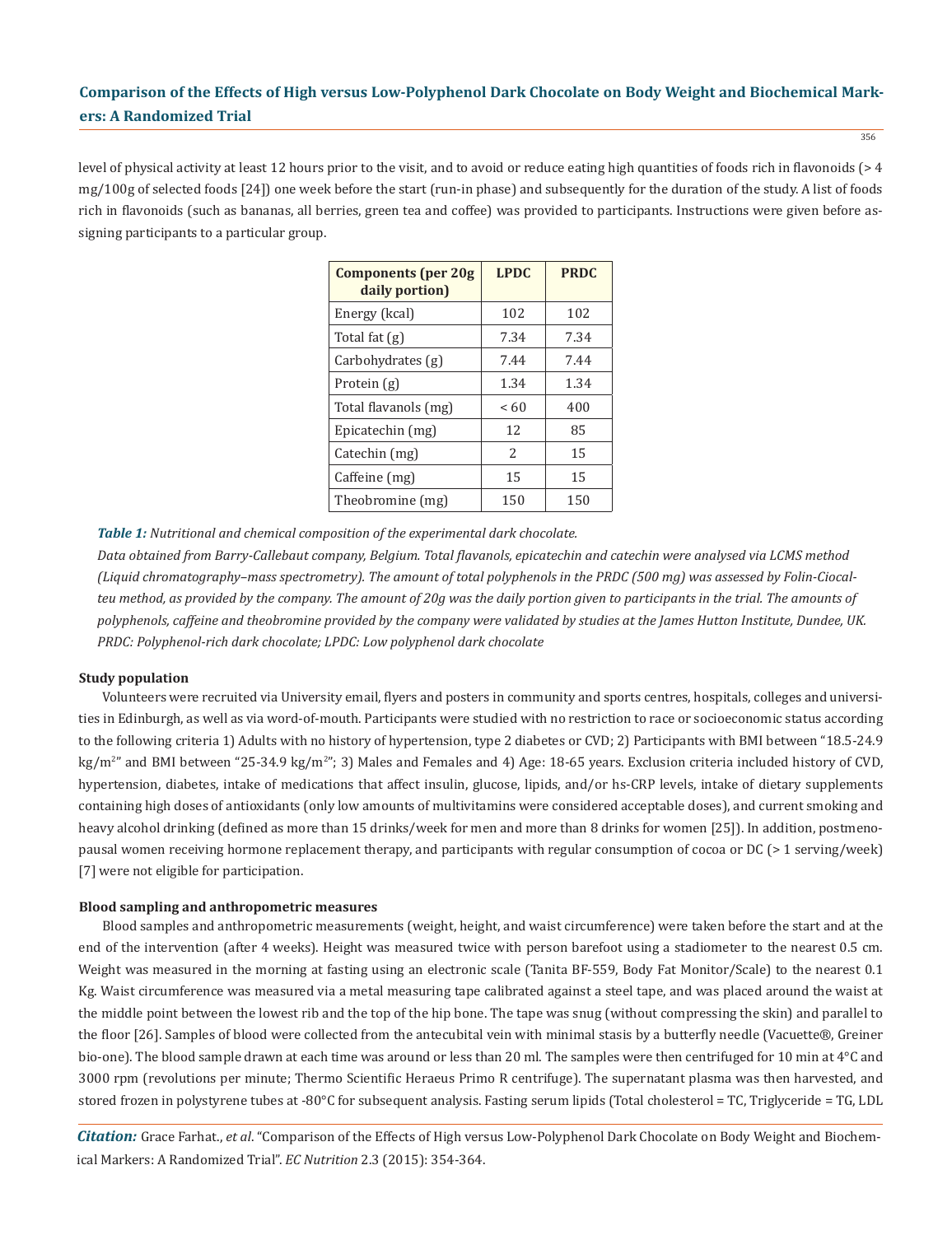357

and HDL), glucose and hs-CRP levels were measured. The analysis of glucose and lipids profile in plasma samples was undertaken at the Queen's Medical Research Institute, University of Edinburgh using an automated platform (COBAS, UK). The technician was blinded to randomisation assignment. Hs-CRP levels were analysed at QMU lab via high sensitivity enzyme immunoassay (ELISA method) (Genway Biotech Inc, USA). Hs-CRP was considered as the test of choice when assessing inflammation in individuals with no history of CVD [27].

#### **Questionnaires and diet diaries collection**

Subjects were requested to complete a general questionnaire covering information on social characteristics, lifestyle habits and medical history. Participants were asked to maintain their life style throughout the intervention period, while avoiding flavanol-rich foods and substituting the experimental DC by another food. A diet adjustment was also considered so that DC possibly replaced another food of similar energy. The researcher helped in providing dietary advice for participants to help them achieve this goal. This happened by asking participants about the types of snacks usually consumed. Energy composition of these snacks was assessed, and substitutions based on food energy content were suggested by the researcher. To monitor changes in dietary intake, participants were asked to fill a 3-day un-weighted diet diary twice: at the run-in phase and at week 3. Energy and macronutrient intakes were then analysed using NetWISP dietary software package (V 3.0). Changes in physical activity levels were assessed via a physical activity questionnaire at the run-in phase and during the second appointment (at week 4). Physical activity levels were then transformed into MET (Metabolic equivalent task)/hour. Furthermore, an acceptability questionnaire was designed to obtain data on whether it was palatable/acceptable to consume the assigned portion of dark chocolate daily (either LPDC or PRDC). Compliance to the study protocol was assessed by: 1) through the 3-day diet diary and physical activity questionnaire and 2) Directly asking participants whether they have consumed all the samples of chocolate daily as required. A high compliance was defined as the consumption of 85% or more (equivalent to missing no more than one sample a week) of the chocolate throughout the study.

#### **Statistical analyses**

Continuous normally distributed data were expressed as mean ± SD. Data were analysed using SPSS for Windows version 19.0 (SPSS, Chicago, IL). Heterogeneity was assessed using Levene's test for equality of variances. Differences in baseline characteristics between groups were examined using a two-tailed independent t-test. For within group comparisons, changes from baseline were analysed using a two-tailed student's paired t-test. For between-group differences, ANCOVA was carried out to adjust for potential baseline differences in the outcomes. Non parametric data were analysed using Mann Whitney tests. Significant changes were set at  $p \leq 0.05$ .

#### **Results**

The number of volunteers who completed the trial was 61 out of 64 subjects recruited. Two participants in the LPDC group (week 2 and week 3) and one in the PRDC group (week 2) dropped out during the intervention. Reasons for dropouts were infection, travel commitments, and one participant decided to drop out after starting a migraine medication. According to the BMI, 39 participants had a BMI  $<$  25 Kg/m<sup>2</sup>, and 22 participants had a BMI > 25 Kg/m<sup>2</sup>. The baseline characteristics of the study population are presented in Table 2.

|                | <b>Study Population</b><br>$(n = 61)$ | LPDC $(n = 30)$  | PRDC $(n = 31)$   | <b>Difference Between</b><br><b>Groups P</b> |
|----------------|---------------------------------------|------------------|-------------------|----------------------------------------------|
| Age (years)    | $28.82 \pm 8.89$                      | $28.13 \pm 8.98$ | $29.48 \pm 8.89$  | 0.48                                         |
| Gender $(M/F)$ | 12/49                                 | 3/27             | 9/22              | 0.062                                        |
| BMI $(Kg/m2)$  | $23.92 \pm 4.17$                      | $24.08 \pm 3.78$ | $23.77 \pm 4.57$  | 0.4                                          |
| $WC$ (cm)      | $77.7 \pm 10.52$                      | $76.83 \pm 8.89$ | $78.54 \pm 11.98$ | 0.14                                         |

*Table 2: Baseline characteristics of study participants. There were no significant differences between the LPDC and the PRDC groups for age, gender, weight, BMI and WC when assessed via two-tailed independent t-test (p > 0.05). Mean ± SD for all such values. LPDC: Low polyphenol-dark chocolate; PRDC: Polyphenol-rich dark chocolate; WC: waist circumference.*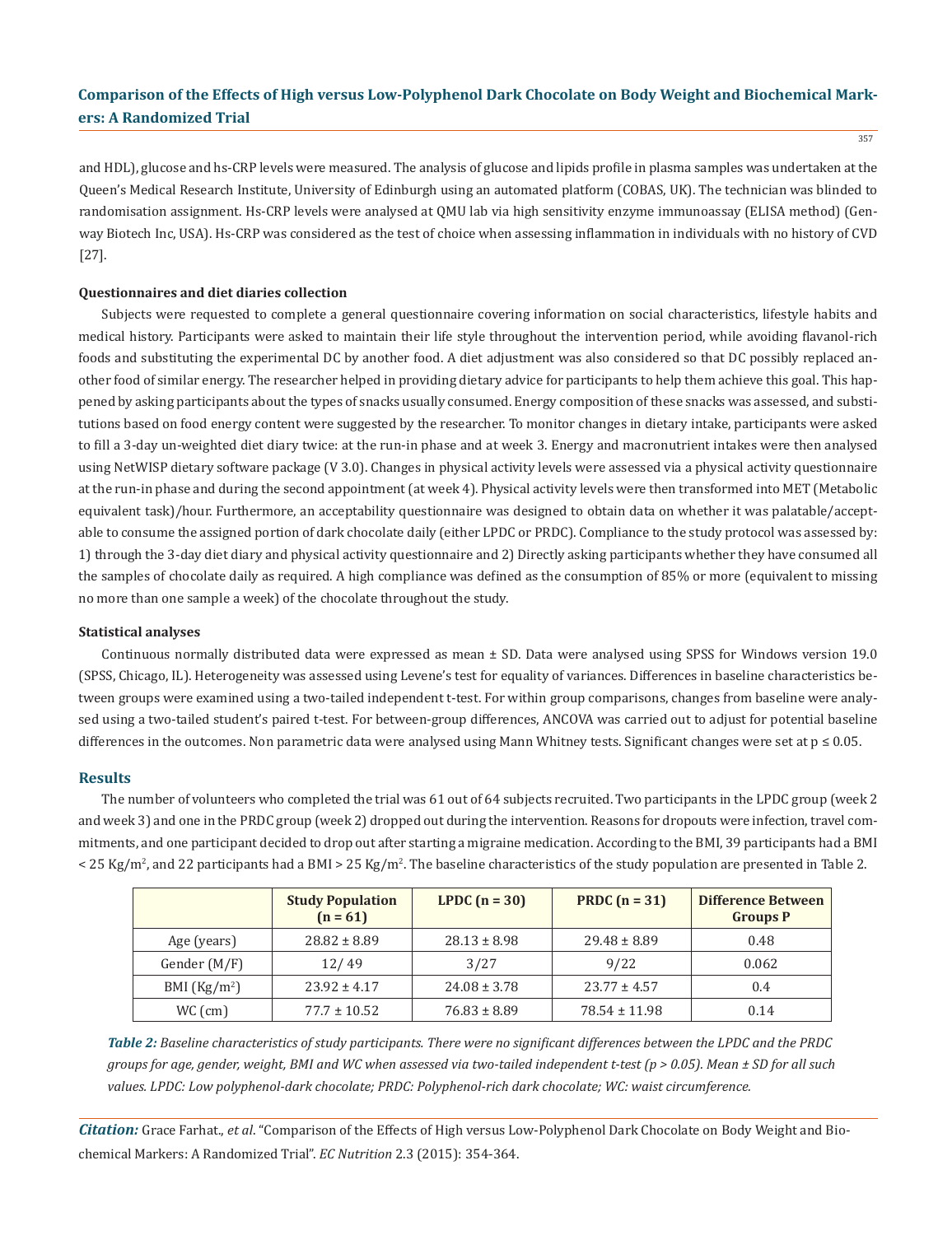#### **Biochemical assessment**

There was no significant change in blood glucose levels in the PRDC group after 4 weeks. However, glucose levels increased in the LPDC group (Figure 1). In addition, TC, HDL and LDL levels did not significantly change throughout the intervention in both groups (*p* > 0.05), but TG levels increased significantly in the LPDC group but not significantly in the PRDC group (Table 3). No significant changes in the inflammatory marker hs-CRP in both PRDC group (from  $1.35 \pm 0.97$  mg/L at baseline to  $1.26 \pm 0.88$  mg/L after 4 weeks;  $\Delta$  = -0.09 ± 0.2 mg/l, *p* = 0.32), and LPDC group (from 1.5 ± 1.04 mg/L at baseline to 1.54 ± 1.12 after 4 weeks; ∆ = 0.04 ± 0.8 mg/L, *p* = 0.57) were noted.BMI status did not have a significant impact on the outcomes: there was no difference in the response to treatment when participants were stratified according to BMI (BMI < 25 Kg/m<sup>2</sup> or BMI > 25 Kg/m<sup>2</sup>) in the LPDC (for TC, *p* = 0.35; LDL, *p* = 0.7; HDL, p = 0.25; TG, *p* = 0.59) and hs-CRP (*p* = 0.56), and the PRDC (for TC, *p* = 0.73; LDL, p = 0.44; HDL, *p* = 0.58; TG, *p* = 0.13) and hs-CRP (*p* = 0.35) groups.



*Figure 1: Changes in glucose levels in the LPDC and PRDC after 4 weeks. LPDC: Low polyphenol-dark chocolate, PRDC: Polyphenol-rich dark chocolate. \* Significant difference from pre intervention (baseline), p = 0.041). Data were analysed using paired-t-test. Values expressed as means mean ± SEM. There was no significant difference in baseline glucose levels between the LPDC and PRDC groups (p = 0.27), when assessed via independent t-test.*

| Lipid levels<br>(mmol/L) | <b>Pre-PRDC</b><br>$Mean \pm SD$ | <b>Post-PRDC</b><br>Mean $\pm$ SD | $\Delta$ (Post-PRDC -<br>Pre-PRDC) | p    | <b>Pre-LPDC</b><br>$Mean \pm SD$ | Post-LPDC<br>$Mean \pm SD$ | $\Delta$ (Post-LPDC<br>- Pre-LPDC) | p     |
|--------------------------|----------------------------------|-----------------------------------|------------------------------------|------|----------------------------------|----------------------------|------------------------------------|-------|
| TC                       | $4.17 \pm 1.07$                  | $4.23 \pm 0.98$                   | $0.059 \pm 0.76$                   | 0.68 | $4.26 \pm 0.79$                  | $4.5 \pm 1.15$             | $0.24 \pm 0.91$                    | 0.18  |
| LDL                      | $2.23 \pm 0.97$                  | $2.22 \pm 1.06$                   | $-0.013 \pm 0.66$                  | 0.92 | $2.23 \pm 0.8$                   | $2.35 \pm 1.08$            | $0.12 \pm 0.73$                    | 0.43  |
| <b>HDL</b>               | $1.56 \pm 0.36$                  | $1.64 \pm 0.34$                   | $0.08 \pm 0.27$                    | 0.12 | $1.66 \pm 0.35$                  | $1.73 \pm 0.4$             | $0.07 \pm 0.24$                    | 0.12  |
| TG                       | $0.83 \pm 0.46$                  | $0.69 \pm 0.23$                   | $-0.14 \pm 0.43$                   | 0.07 | $0.83 \pm 0.32$                  | $0.96 \pm 0.37$            | $0.13 \pm 0.23*$                   | 0.008 |

*Table 3: Changes in serum lipid levels from baseline following the intervention.*

*\*Significant difference from pre intervention, p < 0.05. Data analysed using paired-test. Mean ± SD for all values*

 *TG: Triglycerides; WC: waist circumference; LPDC: Low polyphenol-dark chocolate; PRDC: Polyphenol-rich dark chocolate.* 

*Citation:* Grace Farhat., *et al*. "Comparison of the Effects of High versus Low-Polyphenol Dark Chocolate on Body Weight and Biochemical Markers: A Randomized Trial". *EC Nutrition* 2.3 (2015): 354-364.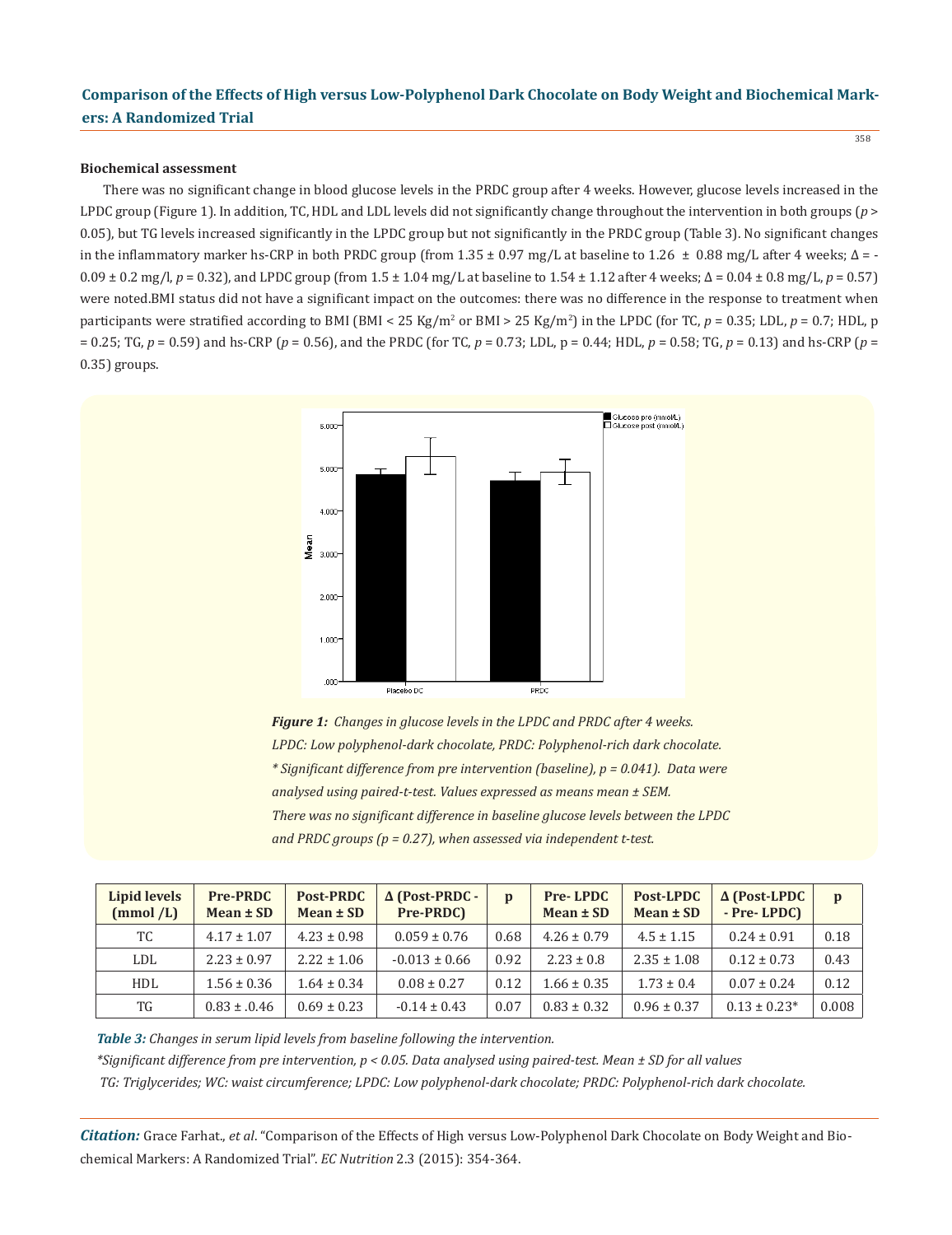#### *Anthropometric measures*

Analysis of differences from baseline showed that weight, BMI and WC did not significantly change in the PRDC group, whereas four weeks of daily DC low in polyphenols consumption increased weight in the LPDC group (Table 4). Subgroup analysis based on BMI (BMI < 25 Kg/m² or BMI > 25 Kg/m²) did not show a difference in gained weight between normal weight and overweight participants in the LPDC group, when assessed via Mann Whitney test ( $p = 0.36$ ). In the LPDC group, the mean difference (post-pre) (IQR) was 0.12 Kg/m<sup>2</sup> (0.41) for the normal weight population and 0.24 Kg/m<sup>2</sup> (0.48) for the overweight population.

|               | <b>Pre-PRDC</b><br>$Mean \pm SD$     | Mean $\pm$ SD $\parallel$ | <b>Post-PRDC</b> $\Delta$ (Post-PRDC -<br><b>Pre-PRDC)</b> |      | Pre-LPDC<br>Mean $\pm$ SD |                                      | <b>Post-LPDC</b> $\Delta$ (Post-LPDC<br>$Mean \pm SD$ - Pre-LPDC) |          |
|---------------|--------------------------------------|---------------------------|------------------------------------------------------------|------|---------------------------|--------------------------------------|-------------------------------------------------------------------|----------|
| BMI $(Kg/m2)$ | $23.77 \pm 4.57$   23.76 $\pm$ 4.65  |                           | $-0.01 \pm 0.3$                                            | 0.82 |                           | $24.08 \pm 3.78$   24.25 $\pm$ 3.87  | $0.17 \pm 0.32$                                                   | $0.007*$ |
| WC (cm)       | $78.54 \pm 11.98$   78.75 $\pm$ 11.8 |                           | $0.21 \pm 1.7$                                             | 0.5  |                           | $176.83 \pm 8.89$   $76.96 \pm 8.98$ | $0.13 \pm 0.84$                                                   | 0.42     |

*Table 4: Changes in anthropometric measurements in LPDC and PRDC groups following the intervention. \* Significant difference from pre intervention, p < 0.05. Data analysed using paired-test. Mean ± SD for all values. LPDC: Low polyphenol-dark chocolate; PRDC: Polyphenol-rich dark chocolate.*

ANCOVA measures were performed for the above assessed parameters, in order to assess any impact of baseline imbalances on the results. Analysis showed significant differences between the LPDC and PRDC groups for TG (*p* < 0.001), BMI (*p* = 0.028) and weight (*p*  = 0.031), but not for waist circumference (*p* = 0.76), glucose (*p* = 0.27), hs-CRP (*p* = 0.31), TC (*p* = 0.35), HDL (*p* = 0.82) and LDL (*p* = 0.51). None of the above mentioned variables violated the assumption of homogeneity of variance (Levene's test > 0.05).

#### **Assessment of diet diaries and compliance**

Compliance was estimated to be 87%. This was calculated by asking participants about the number of times they have missed the daily portion of chocolate over the study period (28 days). The percentage of compliance was calculated for each participant, and the average percentage was considered for the 61 participants. Reported physical activity levels converted into metabolic equivalent task (MET) per week did not significantly change throughout the intervention in the LPDC group (Pre: 14.35 ± 14.01 MET/week; post: 13.32 ± 14.76 MET/week, *p* = 0.36) and the PRDC group (Pre: 21.08 ± 17.09 MET/week; post: 20.37 ± 16.78 MET/week, *p* = 0.54). All participants provided self-reported diet diaries. Paired-sample analysis on the NetWISP software (V3.0) showed no significant differences in energy and macronutrient intake following the intervention in both groups. Participants whether on either the LPDC or PRDC have maintained their usual calorie intake throughout the study (Table 5).

|                  |                 | <b>Run-in period</b> | Week 3          | Significance $(p=)$ |
|------------------|-----------------|----------------------|-----------------|---------------------|
| Energy (Kcal)    | LPDC $(N = 30)$ | $1799 \pm 522$       | $1746 \pm 416$  | 0.54                |
|                  | PRDC $(N = 31)$ | $1868 \pm 564$       | $1998 \pm 644$  | 0.1                 |
| Carbohydrate (g) | LPDC $(N = 30)$ | $226.9 \pm 64$       | $208.3 \pm 58$  | 0.28                |
|                  | PRDC $(N = 31)$ | $233 \pm 61$         | $234 \pm 62$    | 0.93                |
| Protein $(g)$    | LPDC $(N = 30)$ | $64 \pm 22.2$        | $63.2 \pm 19.5$ | 0.99                |
|                  | PRDC $(N = 31)$ | $73 \pm 41.7$        | $84 \pm 49.5$   | 0.07                |
| Fat $(g)$        | LPDC $(N = 30)$ | $73.2 \pm 32$        | $73.4 \pm 25$   | 0.96                |
|                  | PRDC $(N = 31)$ | $72.6 \pm 29.3$      | $82.7 \pm 34.3$ | 0.08                |

*Table 5: Mean differences in energy and macronutrient intakes between the run-in period and week 3. Differences between run-in period and week 3 were not significant for energy and macronutrient, p > 0.05. Data expressed as mean ± SD. Results were analysed using paired tests on the NetWISP dietary software package (V3). LPDC: Low polyphenol-dark chocolate; PRDC: Polyphenol-rich dark chocolate.*

*Citation:* Grace Farhat., *et al*. "Comparison of the Effects of High versus Low-Polyphenol Dark Chocolate on Body Weight and Biochemical Markers: A Randomized Trial". *EC Nutrition* 2.3 (2015): 354-364.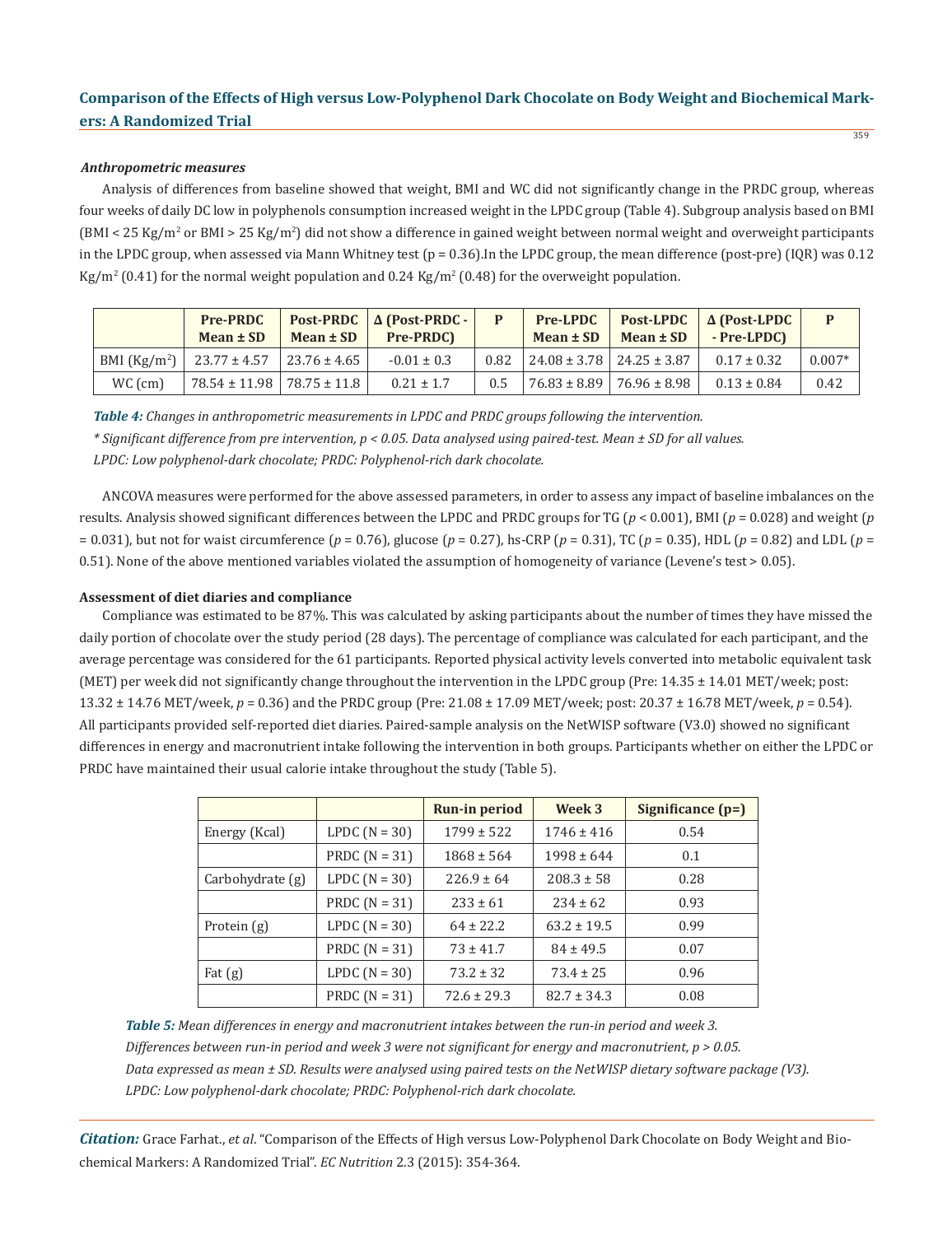### **Acceptability of treatment**

With regard to acceptability, it was found that LPDC was more acceptable to consume than PRDC (Figure 2). The reasons given for unacceptability were mainly the bitterness and intense flavour, the texture, and few subjects reported some side effects: nausea, bloating, winds, stomach pain, and to a less extent the dark colour of the chocolate which made it less appealing. These complaints, although noteworthy, did not result in any dropout.



#### **Discussion**

Findings of this study showed that DC low in polyphenols increased BMI, glucose and TG levels in the LPDC group, whereas none of these parameters significantly changed in the PRDC group. However, no blank group was carried out in this study (see limitations section). These parameters were recognized as being risk factors for chronic diseases [28]. The increase in weight  $(0.57 \pm 1.08 \text{ kg}, \text{p} =$ 0.011) following 4 weeks of LPDC consumption was only reported by the study of Al-Moosawi., *et al*. [13] in which the LPDC composition was similar to this study. In relation to lipid profile, a detrimental effect of low-polyphenol chocolate was reported by the study of Wang-polagruto., *et al*. [15], which showed that consuming a low flavanol cocoa drink (43 mg of flavanols) resulted in a decrease in HDL by 9.6%, while an increase in HDL by 6.6 % was noted in the high flavanol cocoa drink (446 mg of flavanols). Also, Baba., *et al*. [29] reported a beneficial effect of cocoa polyphenols on LDL oxidation and evidenced by a 9.4% increase in lag time for LDL oxidation after 12 weeks of flavanol-rich cocoa consumption (p < 0.001). However, a significant decrease (19.8%) in the lag time for LDL oxidation was noted in participants in the control group (consuming 12g of sugar) [29]. Regarding the inflammatory marker hs-CRP, our findings match those obtained by most of the intervention studies on dark chocolate which showed no significant effects of LPDC or PRDC on hs-CRP levels [30-33]. Hence, despite the increase in weight, low-polyphenol chocolate did not result in a significant change in this inflammatory marker. This could be due to the short term intervention of this study.

The increase in BMI, glucose and TG levels only in the LPDC group but not in the PRDC group, might suggest a possible counteracting effect of PRDC (500 mg of polyphenols) on the adverse effects of the fat content of chocolate. In line with this, it was proposed that cocoa polyphenols might counteract the pro-oxidant effects of cocoa butter, and thus could help against an increase in weight as well an increase in glucose levels [16]. The outcomes could possibly be in agreement with the findings of animal studies which showed that cocoa polyphenols reduced weight gain in animals when administered high fat diets [17,19,34]. Although the aim of our study was to include the LPDC and PRDC in the context of a normocaloric diet, the increase in BMI might suggest that this product was consumed in addition to the diet of participants. Nevertheless, the analysis of diet diaries did not show a significant increase in energy intake between baseline and week 3 in LPDC and the PRDC groups. This might be mostly caused by under-reporting, which is common in

*Citation:* Grace Farhat., *et al*. "Comparison of the Effects of High versus Low-Polyphenol Dark Chocolate on Body Weight and Biochemical Markers: A Randomized Trial". *EC Nutrition* 2.3 (2015): 354-364.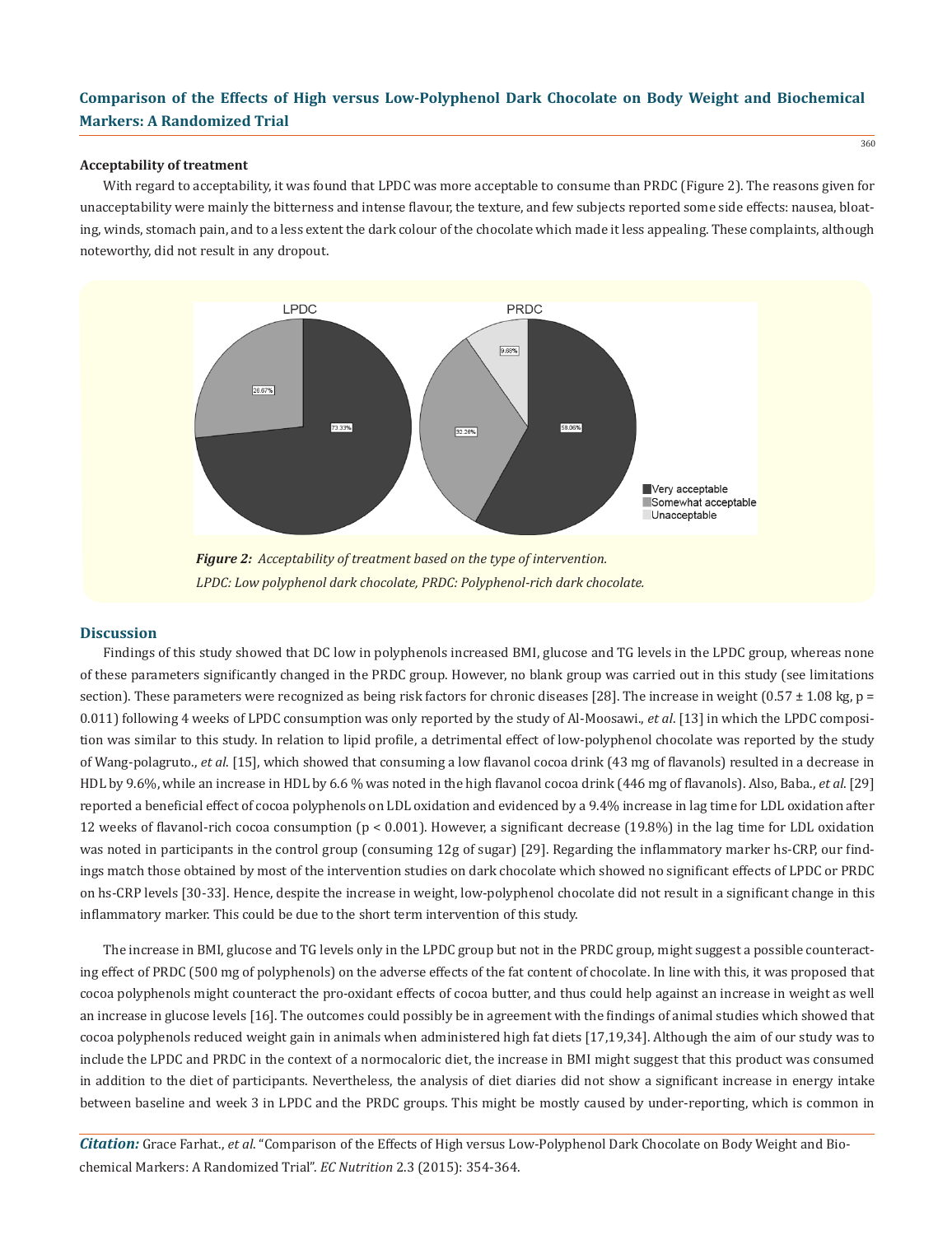research studies [34]. Indeed, under-reporting, along with overestimating physical activity, was previously documented in a cocoa study [35]. Therefore, we could suggest that participants of this study did not adhere to the dietary recommendations provided, and consumed the chocolate portion in addition to their diet, instead of substituting it for another food. Yet, the polyphenol content in the PRDC might have counteracted the harmful effects of increased energy and fat in DC, and prevented an increase in weight in the PRDC group.

The mechanism involved in the countering effect of PRDC on weight gain might be explained by the inhibitory effect of PRDC on fatty acid gene expression [17] or on digestive enzymes [37]. The implication of the latter mechanism might provide an explanation for the adverse effects (such as bloating) noted in some subjects of this study. In fact, this might be due to changes in bowel function caused by the fractions of fat and carbohydrate that were unabsorbed. As the possible mechanisms were mainly studied in animals and *in vitro*  cell studies, human studies investigating the mode of action of polyphenols would then be required.

Our results suggest that common chocolate products in the market (assumed to be of unknown or low in active polyphenols contents) could cause unfavourable effects on health. In addition, the outcome on TG levels refutes the theory that chocolate consumption has presumably a neutral effect on lipid profile [12]. Our findings raise concerns over the different types of DC in the market, as certain current methods of processing might cause a considerable loss or damage of polyphenols [38]. In fact, chocolate companies may choose to increase product palatability by masking the astringent flavour of flavanols and thereby increasing consumer acceptability. This may involve the use of processing methods that might cause major polyphenol damage or losses. Indeed, qualitative data from our study reinforces the idea that low polyphenol DC is more acceptable and preferable than high polyphenol DC due to its reduced bitterness taste. If evidence for the health benefits of DC continues to accrue, studies that confirm the content of polyphenols in DC in the market may become crucial, and indeed the need for legislation regarding the labelling of polyphenol content of chocolate could be considered.

It is important to mention that although changes in the LPDC group (increase in BMI and Triglycerides levels) were small and might not be considered clinically relevant, a longer term study might have led to larger and more relevant changes. Therefore, results obtained constitute an important basis for carrying out larger studies investigating the long term effects of PRDC and LPDC on anthropometric, biochemical and physiological markers.

#### **Limitations**

Some limitations are inherent to this study. The short study duration did not elucidate whether the effects noted are purely short term or might persist for a longer term. Women represented the largest proportion of both arms of the study, which may limit the generalization of the results. Furthermore, an inability to control the diet of participants resulted from the inclusion of free-living individuals who commonly exhibit a large variability in their dietary habits [39]. Therefore, we cannot exclude the possibility that they consumed other polyphenol-rich foods. Moreover, the compliance to intervention was not assessed by analysing total polyphenols in a 24-hour urine samples as a biochemical marker for compliance. Despite the limitations related to this test, it might have provided a better indication of adherence [40]. Also, body fat percentage was not assessed to indicate whether the increase in weight was caused by an increase in fat mass. In addition, differences in abiding to the dietary instructions provided by the researcher prior to the study can constitute an important limitation. The results of this study may not apply to regular DC consumers, who were among the exclusion criteria; and due to the small changes observed, it cannot be ruled out that the inter individual differences in the bioavailability of polyphenols might have affected the results. Importantly, including a third arm in this study (blank control with no experimental chocolate) would have been helpful in providing a more valid explanation for the results obtained. Lastly, the effects obtained in the LPDC group might be attributed to the restriction of polyphenols intake in the LPDC group (as instructed) that might caused a change in their usual diet. Therefore, these results constitute a preliminary finding and justify carrying out further studies to elucidate the effect of low polyphenol DC and other chocolate products on anthropometric and biochemical markers.

*Citation:* Grace Farhat., *et al*. "Comparison of the Effects of High versus Low-Polyphenol Dark Chocolate on Body Weight and Biochemical Markers: A Randomized Trial". *EC Nutrition* 2.3 (2015): 354-364.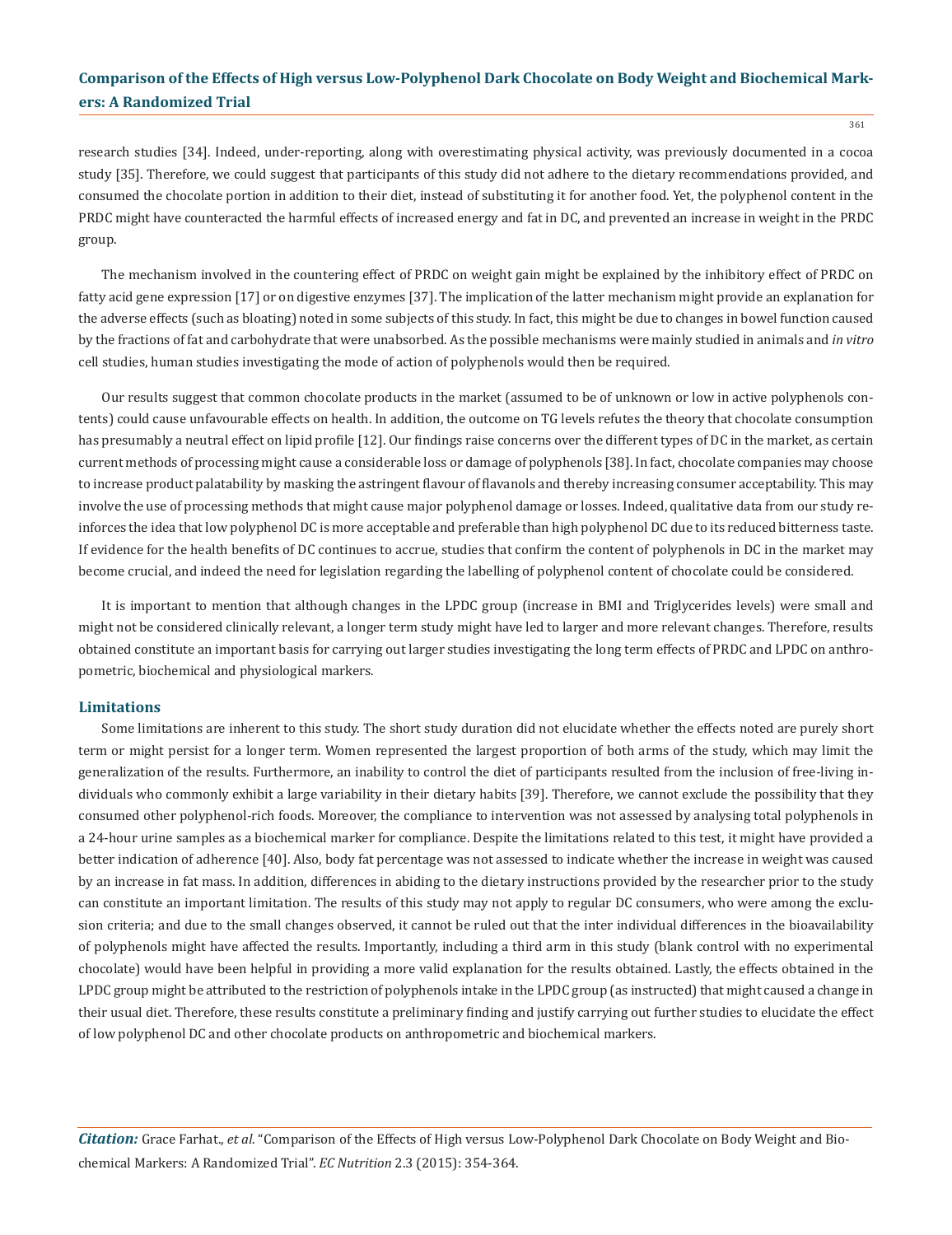362

#### **Conclusion and Directions for Future Research**

Despite the fact that our study showed very small changes in BMI and blood glucose following the intake of low polyphenol DC, it highlights the issue that not all DC brands in the market may have health benefits. Thus, the analysis of the polyphenol content in the chocolate products consumed by the general population might be necessary to elucidate any differences. This could suggest a move towards stating the amount of polyphenols as a part of a labelling requirement, and efforts in relation to unifying or standardising the processing methods of cocoa could also be considered. Standardising polyphenol levels would be a first step to the inclusion of dark chocolate products in any future public health recommendations. Polyphenols might be beneficial in counteracting the negative effects of the high fat and energy in chocolate and other nutrients. Finally, because of the lower acceptability of PRDC compared to DC low in polyphenols, increasing the tolerability of PRDC should probably be considered, and further research investigating ways of improving the taste of chocolate rich in polyphenol is justified.

#### **Bibliography**

- 1. Stevenson DE and RD Hurst. "Polyphenolic phytochemicals–just Antioxidants Or Much More?" *Cellular and Molecular Life Sci ences* 64.22 (2007): 2900-2916.
- 2. Manach Claudine., *et al*. "Polyphenols: Food Sources and Bioavailability". *The American Journal of Clinical Nutrition* 79.5 (2004): 727-747.
- 3. D'Archivio Massimo., *et al*. "Polyphenols, Dietary Sources and Bioavailability". *Annali-IstitutoSuperiore di Sanita* 43.4 (2007): 348-361.
- 4. Meydani Mohsen and Syeda T Hasan. "Dietary Polyphenols and Obesity". *Nutrients* 2.7 (2010): 737-751.
- 5. Emanuela Faloia., *et al*. "Inflammation as a Link between Obesity and Metabolic Syndrome". *Journal of nutrition and metabolism*  (2012).
- 6. United States department of agriculture. USDA national nutrient database for standard reference (2014)
- 7. Taubert Dirk., *et al*. "Effects of Low Habitual Cocoa Intake on Blood Pressure and Bioactive Nitric Oxide". *JAMA: the journal of the American Medical Association* 298.1 (2007): 49-60.
- 8. Hurst W Jeffrey., *et al*. "Survey of the Trans-Resveratrol and Trans-Piceid Content of Cocoa-Containing and Chocolate Products". *Journal of Agricultural and Food Chemistry* 56.18 (2008): 8374-8378.
- 9. Stark Timo., *et al*. "Molecular Definition of the Taste of Roasted Cocoa Nibs (Theobroma Cacao) by Means of Quantitative Studies andSensory Experiments". *Journal of Agricultural and Food Chemistry* 54.15 (2006): 5530-5539.
- 10. McShea Andrew., *et al*. "Clinical Benefit and Preservation of Flavonols in Dark Chocolate Manufacturing". *Nutrition reviews* 66.11 (2008): 630-641.
- 11. Ried Karin., *et al*. "Effect of Cocoa on Blood Pressure". *Cochrane Database of Systematic Reviews* 8 (2012).
- 12. http://onlinelibrary.wiley.com/doi/10.1002/14651858.CD008893.pub2/pdf.
- 13. Katz David L., *et al*. "Cocoa and Chocolate in Human Health and Disease". *Antioxidants & redox signaling* 15.10 (2011): 2779-2811.
- 14. Almoosawi S., *et al*. "Differential Effect of Polyphenol-Rich Dark Chocolate on Biomarkers of Glucose Metabolism and Cardiovas cular Risk Factors in Healthy, Overweight and Obese Subjects: A Randomized Clinical Trial". *Food & Function* 3.10 (2012): 1035-1043.
- 15. Mellor DD., *et al*. "High‐cocoa polyphenol‐rich Chocolate Improves HDL Cholesterol in Type 2 Diabetes Patients". *Diabetic Medi cine* 27.11 (2010): 1318-1321.
- 16. Wang-Polagruto Janice F., *et al*. "Chronic Consumption of Flavanol-Rich Cocoa Improves Endothelial Function and Decreases Vas cular Cell Adhesion Molecule in Hypercholesterolemic Postmenopausal Women." *Journal of cardiovascular pharmacology* 47 (2006): S177-S186.
- 17. Vinson JA., *et al*. "Chocolate is a Powerful *Ex Vivo* and *in Vivo* Antioxidant, an Antiatherosclerotic Agent in an Animal Model, and a Significant Contributor to Antioxidants in the European and American Diets". *Journal of Agricultural and Food Chemistry* 54.21 (2006): 8071-8076.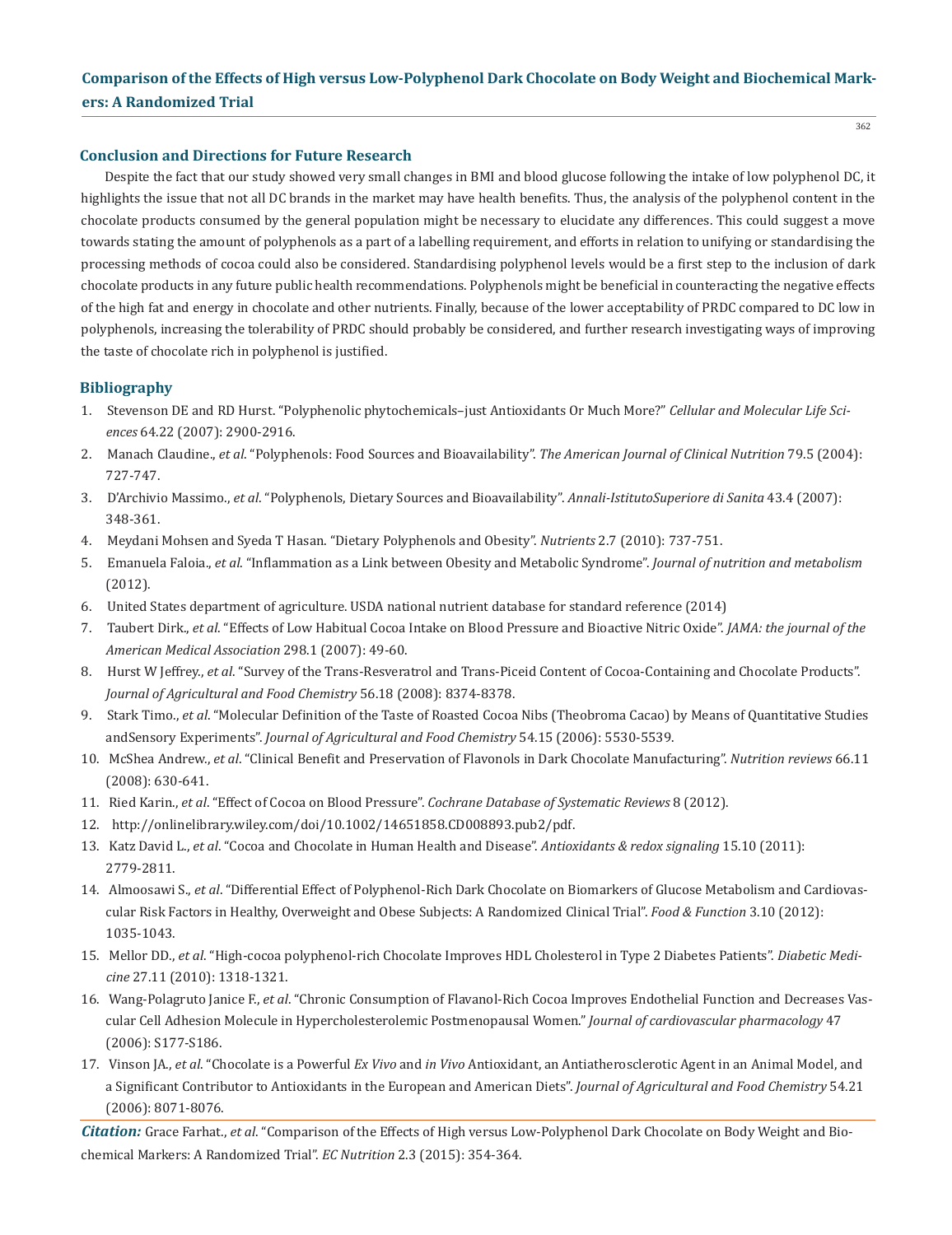363

- 18. Matsui Naoko., *et al*. "Ingested Cocoa can Prevent High-Fat Diet-Induced Obesity by Regulating the Expression of Genes for Fatty Acid Metabolism". *Nutrition* 21.5 (2005): 594-601.
- 19. Lambert Joshua D., *et al*. "Possible Controversy Over Dietary Polyphenols: Benefits Vs Risks". *Chemical research in toxicology* 20.4 (2007): 583-585.
- 20. Min SY., *et al*. "Cocoa Polyphenols Suppress Adipogenesis in Vitro and Obesity in Vivo by Targeting Insulin Receptor". *Internation al journal of obesity* 37.4 (2013): 584-592.
- 21. Golomb Beatrice A., *et al*. "Association between More Frequent Chocolate Consumption and Lower Body Mass Index". *Archives of Internal Medicine* 172.6 (2012): 519-521.
- 22. World Medical Association .WMA Declaration of Helsinki Ethical Principles for Medical Research Involving Human Subjects. (2013).
- 23. Barry callebautChocolate.(2013).
- 24. Doig Gordon S and Fiona Simpson. "Randomization and Allocation Concealment: A Practical Guide for Researchers". *Journal of Critical Care* 20.2 (2005): 187-191.
- 25. O'Byrne DJ., *et al*. "Comparison of the Antioxidant Effects of Concord Grape Juice Flavonoids Alpha-Tocopherol on Markers of Oxidative Stress in Healthy Adults". *The American Journal of Clinical Nutrition* 76.6 (2002): 1367-1374.
- 26. Center for diseases control and prevention. Alcohol and Public Health (2014).
- 27. http://www.cdc.gov/alcohol/faqs.htm#heavyDrinking
- 28. World Health Organisation (2008). Waist Circumference and Waist-Hip Ratio: Report of a WHO Expert Consultation.
- 29. Zebrack James S and Jeffrey L Anderson. "The Role of Inflammation and Infection in the Pathogenesis and Evolution of Coronary Artery Disease". *Current cardiology reports* 4.4 (2002): 278-288.
- 30. Grundy Scott M. "Obesity, Metabolic Syndrome, and Cardiovascular Disease." *Journal of Clinical Endocrinology & Metabolism* 89.6 (2004): 2595-2600.
- 31. Baba Seigo., *et al*. "Continuous Intake of Polyphenolic Compounds Containing Cocoa Powder Reduces LDL Oxidative Susceptibil ity and has Beneficial Effects on Plasma HDL-Cholesterol Concentrations in Humans". *The American Journal of Clinical Nutrition* 85.3 (2007): 709-717.
- 32. Mathur Surekha., *et al*. "Cocoa Products Decrease Low Density Lipoprotein Oxidative Susceptibility but do Not Affect Biomarkers of Inflammation in Humans". *The Journal of nutrition* 132.12 (2002): 3663-3667.
- 33. Allen Robin R., *et al*. "Daily Consumption of a Dark Chocolate Containing Flavanols and Added Sterol Esters Affects Cardiovascu lar Risk Factors in a Normotensive Population with Elevated Cholesterol". *The Journal of nutrition* 138.4 (2008): 725-731.
- 34. Nogueira Lívia de Paula., et al. "Consumption of High-Polyphenol Dark Chocolate Improves Endothelial Function in Individuals with Stage 1 Hypertension and Excess Body Weight". *International journal of hypertension* (2012).
- 35. Di Renzo L., *et al*. "Effects of Dark Chocolate in a Population of Normal Weight Obese Women: A Pilot Study". *European review for medical and pharmacological sciences* 17.16 (2013): 2257-2266.
- 36. Yamashita Yoko., *et al*. "Prevention Mechanisms of Glucose Intolerance and Obesity by Cacao Liquor Procyanidin Extract in High- Fat Diet-Fed C57BL/6 Mice". *Archives of Biochemistry and Biophysics* 527.2 (2012): 95-104.
- 37. Bothwell Elizabeth KG., *et al*. "Underreporting of Food Intake among Mexican/Mexican-American Women: Rates and Correlates". *Journal of the American Dietetic Association* 109.4 (2009): 624-632.
- 38. Davison Kade., *et al*. "Effect of Cocoa Flavanols and Exercise on Cardiometabolic Risk Factors in Overweight and Obese Subjects". *International journal of obesity* 32.8 (2008): 1289-1296.
- 39. Dorenkott Melanie R., *et al*. "Oligomeric Cocoa Procyanidins Possess Enhanced Bioactivity Compared to Monomeric and Polymer ic Cocoa Procyanidins for Preventing the Development of Obesity, Insulin Resistance, and Impaired Glucose Tolerance during High-Fat Feeding". *Journal of Agricultural and Food Chemistry* 62.10 (2014): 2216-2227.